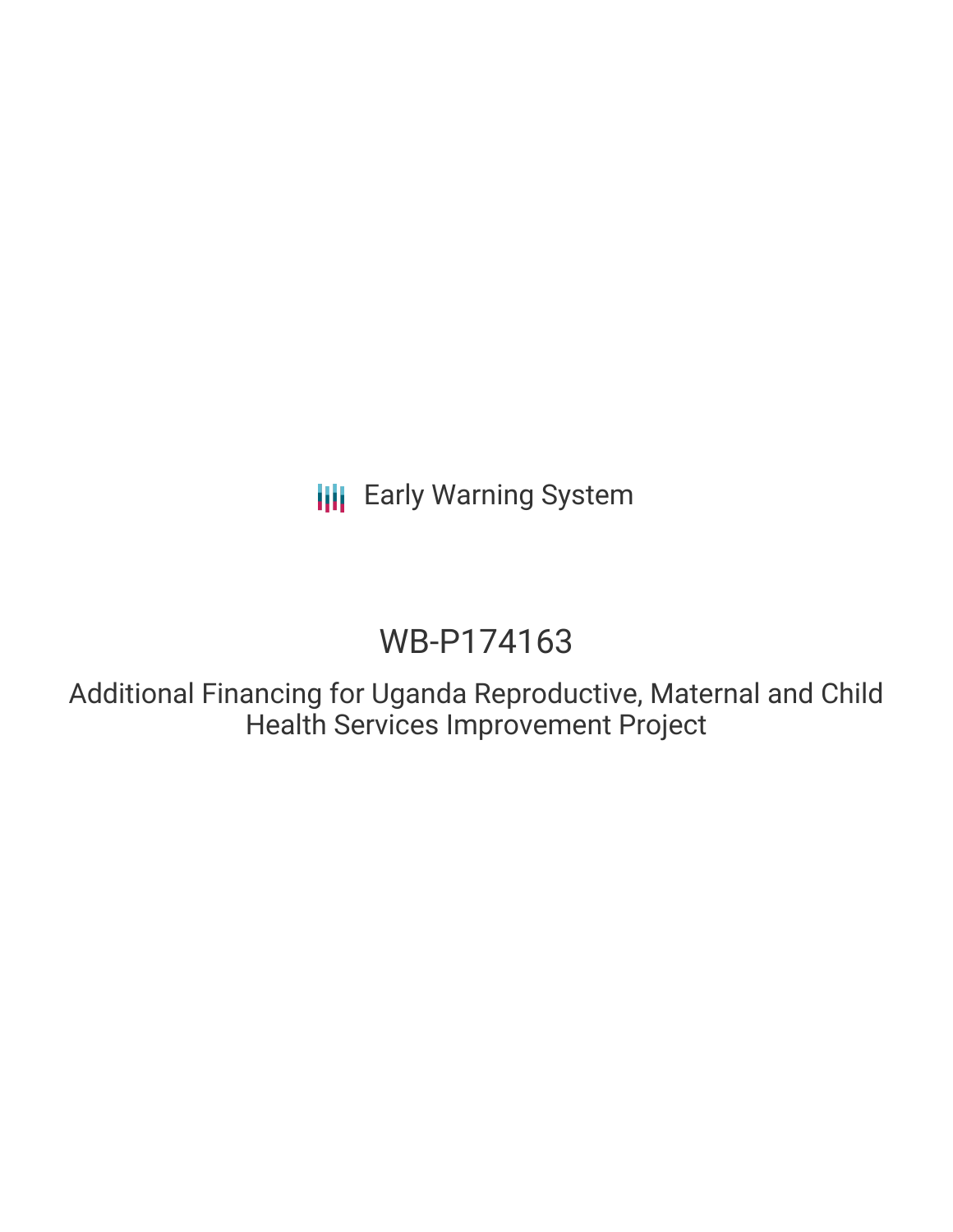

#### **Quick Facts**

| <b>Countries</b>               | Uganda                                                 |
|--------------------------------|--------------------------------------------------------|
| <b>Financial Institutions</b>  | World Bank (WB)                                        |
| <b>Status</b>                  | Proposed                                               |
| <b>Bank Risk Rating</b>        |                                                        |
| <b>Voting Date</b>             | 2020-10-09                                             |
| <b>Borrower</b>                | Ministry of Finance, Planning and Economic Development |
| <b>Sectors</b>                 | <b>Education and Health</b>                            |
| <b>Investment Amount (USD)</b> | \$15.00 million                                        |
| <b>Project Cost (USD)</b>      | \$15.00 million                                        |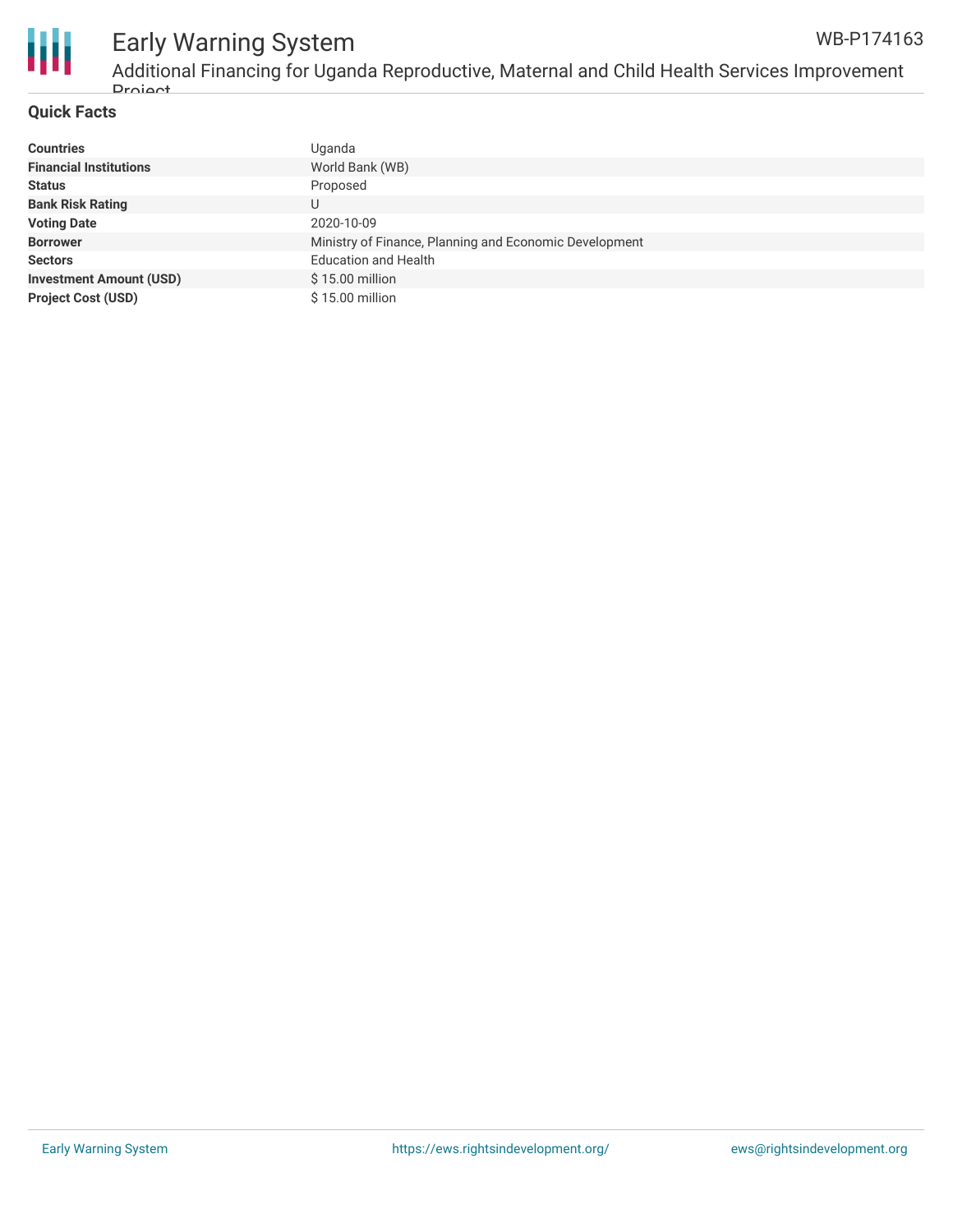

#### **Project Description**

The Project Development Objectives (PDOs) are to: (a) improve utilization of essential health services with a focus on reproductive, maternal, newborn, child and adolescent health services in target districts; (b) scale up birth and death registration services; and (c) strengthen disease outbreak preparedness and response.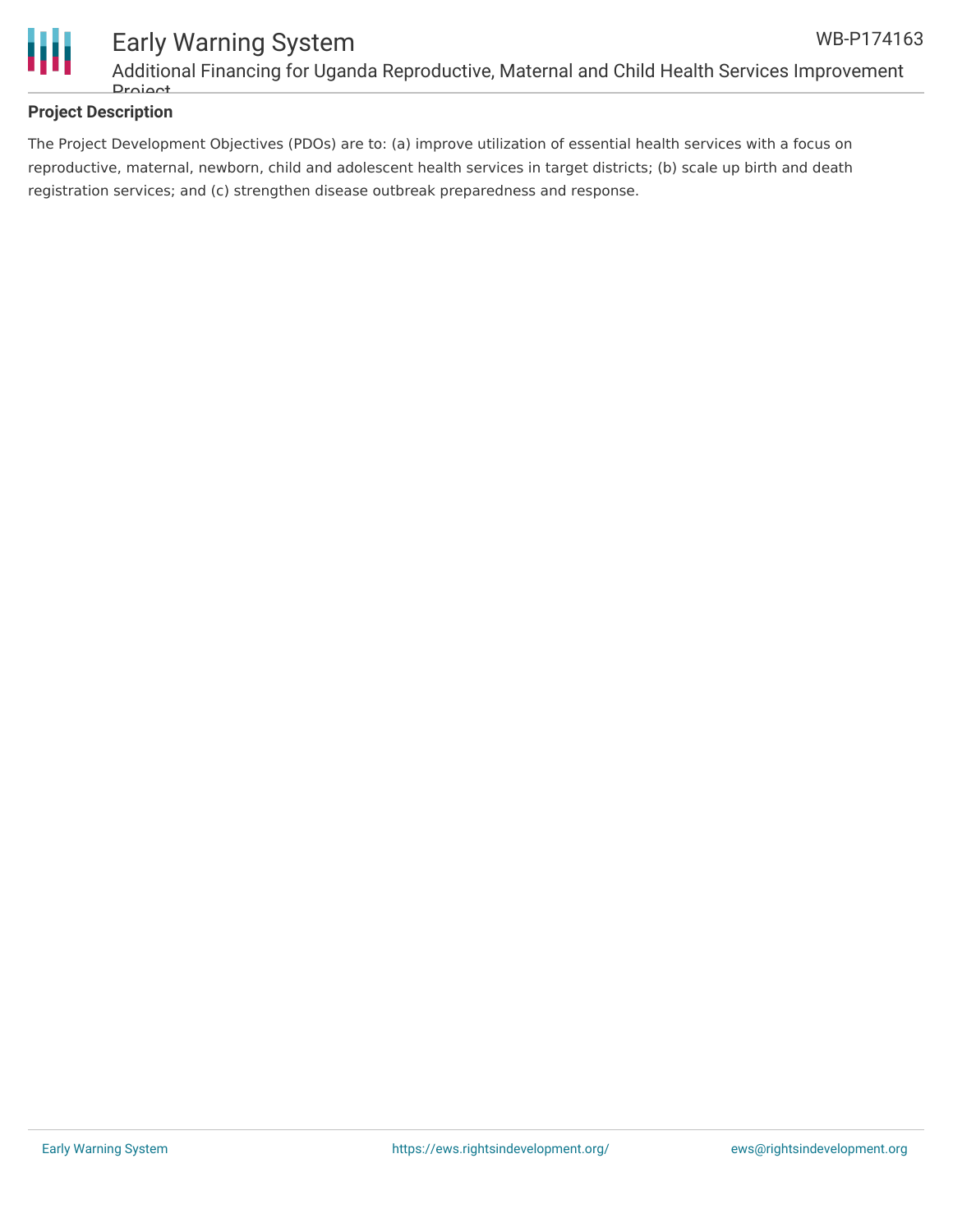

## Early Warning System

Additional Financing for Uganda Reproductive, Maternal and Child Health Services Improvement **Droject** WB-P174163

#### **Investment Description**

World Bank (WB)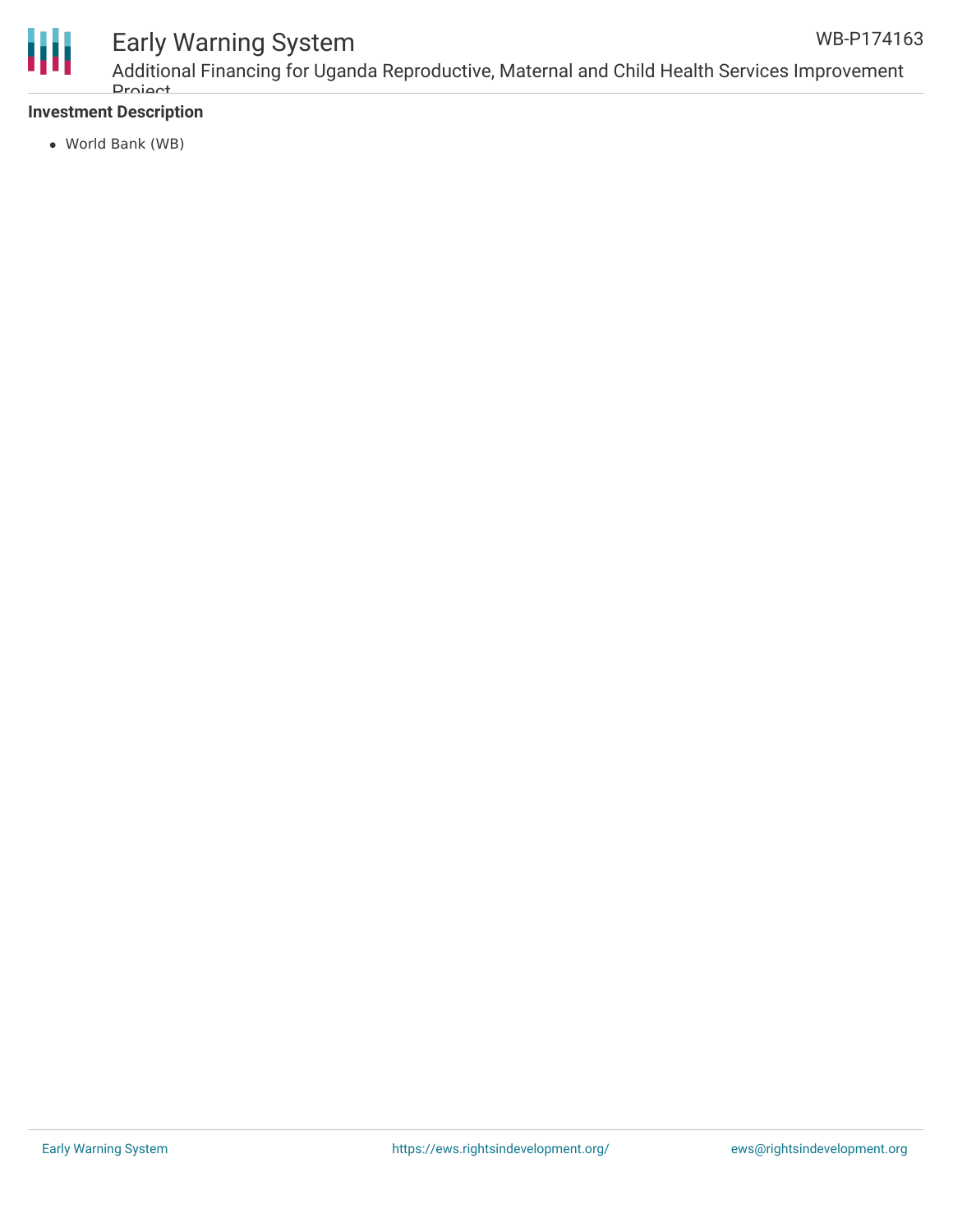

### Early Warning System WB-P174163

Additional Financing for Uganda Reproductive, Maternal and Child Health Services Improvement Drojoot

#### **Contact Information**

Ministry of Finance, Planning and Economic Development Keith Mukahanizi Permanent Secretary/Secretary to the Treasury keith.muhakanizi@finance.go.ug

#### ACCESS TO INFORMATION

To submit an information request for project information, you will have to create an account to access the Access to Information request form. You can learn more about this process at: https://www.worldbank.org/en/access-toinformation/request-submission

#### ACCOUNTABILITY MECHANISM OF THE WORLD BANK

The World Bank Inspection Panel is the independent complaint mechanism and fact-finding body for people who believe they are likely to be, or have been, adversely affected by a World Bank-financed project. If you submit a complaint to the Inspection Panel, they may investigate to assess whether the World Bank is following its own policies and procedures for preventing harm to people or the environment. You can contact the Inspection Panel or submit a complaint by emailing ipanel@worldbank.org. Information on how to file a complaint and a complaint request form are available at: https://www.inspectionpanel.org/how-tofile-complaint